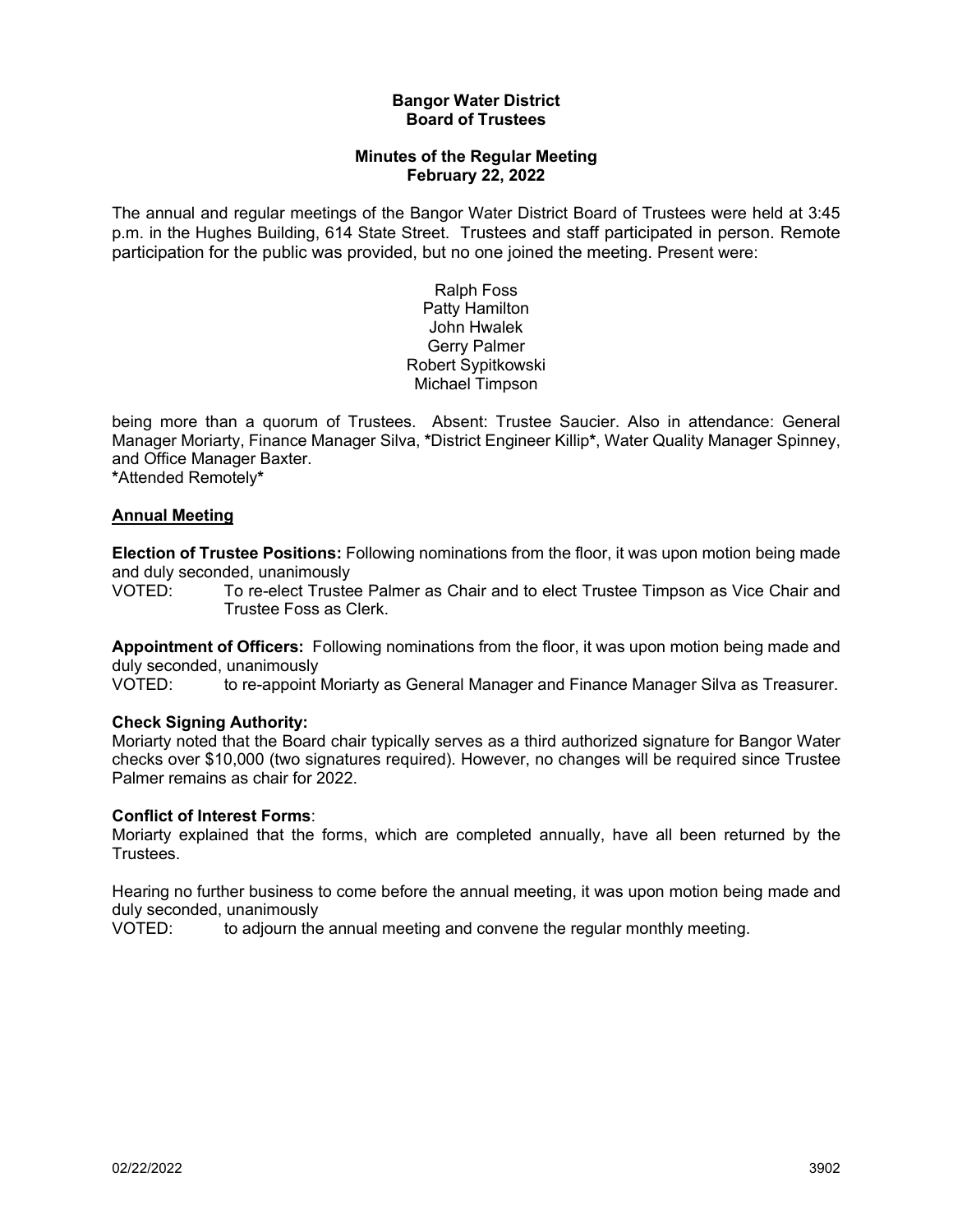# **Regular Meeting**

# **I. Public comment**: None

## **II. Administrative**:

**Minutes**: The minutes of the January meeting were approved as amended with a revision to the Trustees who attended the meeting remotely.

**Report of the Treasurer:** Silva presented the January financials, first discussing the month's disbursements and Investments. Silva then reviewed the budget in which she noted that operating revenues are slightly ahead of budget and operating expenses are down 13%. Silva discussed the decrease in O&M expenses in greater detail and ended by summarizing the cash flow budget projections vs. year-to-date actuals. After questions and discussion by the Board, the Treasurer's Report was accepted as presented.

**Progress Report of the General Manager**: After discussion, the progress report was accepted with a revision to the Billing and Collections section of the report.

**Report of the Personnel Committee:** Committee chair Sypitkowski indicated that the committee has met with Moriarty to review her evaluations and discuss goals for 2022. Moriarty spoke about the GM's goals for the year. These include Succession planning, staff development and the formation of a safety committee.

After discussion by the Board, it was upon motion being made and duly seconded, unanimously VOTED: to adopt the General Manager's Goals for 2022 as written.

## **III. Old Business:**

**Engineer's Report:** Killip updated the Board on the following projects.

- **BIA expansion** –The water main upgrade bids were opened on 2/10. There is a 6-month delay in getting pipe, which is causing the completion of the project to be pushed back from October 2022 to August 2023. The plans for the pump station were approved by the Planning Board with minimal comments on 2/15 and the project will go out to bid in early March with an opening date of 4/12.
- **Ozone upgrade** The contractor is ready for startup and is scheduled to be onsite 2/28 to begin. The project is about 90% complete. The Liquid Oxygen tank must be filled prior to start up.
- **Power line replacement** Crews are continuing to pull cable and install brackets, demolition could begin within the next two weeks. There is a delay in fiber arriving on site.
- **Thomas Hill Generator** T-Mobile is currently responding to Historical Preservation Commission (HPC) comments for approval. The current submission is for a propane generator, however, HPC prefers a diesel unit due to the smaller footprint. No comments have been published at this time.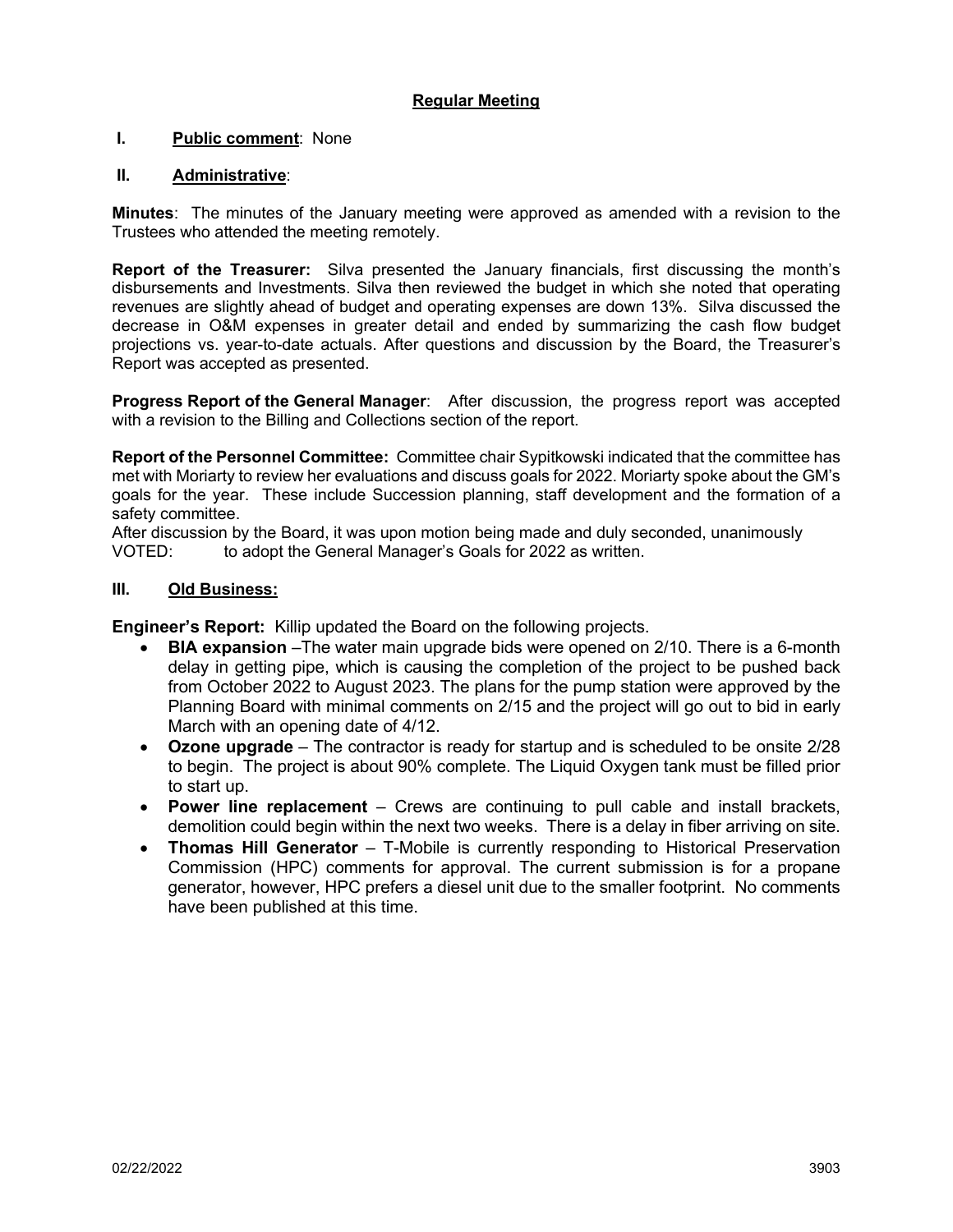### **III. New Business:**

**Liquid Oxygen Contract:** Taking the agenda out of order, Killip reviewed that the Board approved to use Maine Oxy as a Liquid Oxygen vendor in its December 2018 Board meeting, but contract was not executed at that time. Liquid Oxygen is needed before the 2/28 startup of the new Ozone System. Killip reviewed the proposal as well as the current pricing and maintenance program.

After questions and discussion from the Board, a motion was made and duly seconded, unanimously

VOTED: to accept the contract with Maine Oxy as BWD's liquid oxygen provider

**BIA Water Main Bid Award**: Killip reviewed the project description, estimated costs, and the bids that were received for the expansion of BIA's pressure zone. He spoke about the bidders and the bid results. Lastly, Killip made the recommendation to award the bid to Eastwood Contractors, whose bid came in slightly lower than the Engineer's estimate. After discussion by the Board, it was upon motion being made and duly seconded, unanimously

VOTED: to award the project bid to Eastwood Contractors

**Workforce Update and Employee Recognition**: Returning to the order of the Agenda, Moriarty reported on several position vacancies at the District including the District Engineer, Office Assistant, and Lab Technician due to resignations and internal promotions. She also stated that many positions have been filled. The District has opted to not fill the GIS Engineering Technician position. GIS services will instead be contracted out. Construction Supervisor Littlefield has received his Maine Water Operator Class 3 Distribution and Class 3 Treatment licenses. He also gained his Class A driver's license with tanker endorsement, thereby meeting all the job requirements for his position.

**Bureau of Labor Standards (BLS) inspection update:** Moriarty updated the Board on the BLS's report following the 9/24/21 inspection of the District's safety program. She stated that all corrective actions were completed, and the report sent to the BLS by the abatement date.

**Solar Contract update**: Moriarty updated the Board on a potential solar project. BWD will receive Net Energy Billing (NEB) credits to reduce electrical costs. The Power Purchase Agreement was reviewed by BWD's attorney, and a redlined contract was sent to ReVision for their review. A meeting with ReVision to review contract details is scheduled for 2/24/22 and the contract will be presented at the March Board meeting for approval.

**School Testing for Lead in drinking water:** Moriarty explained that current legislation mandates that schools test all drinking water outlets for the presence of lead by May 31, 2022. Both the Bangor Water District and the Bangor School Department sent letters home with students after testing revealed the need for remediation in some schools. At the conclusion of this agenda item, Water Quality Manager Spinney left the meeting

**2021 Leak Summary**: Moriarty reported that there were 35 leaks in 2021, (compared to 23 and 43 for the two previous years) at a cost of \$186,635. In the past 15 years, the District has experienced 520 leaks. In 2021, nearly 80 percent of the leaks were from pipes over 50 years old.

**Crane pump station insurance claim**: Moriarty described the 2/5/22 incident that destroyed the electrical entrance to the pump station that was caused by an unknown electrical issue. Upon discovery, an electrical contractor was called, and power was restored. The incident resulted in \$16,000 in damages.